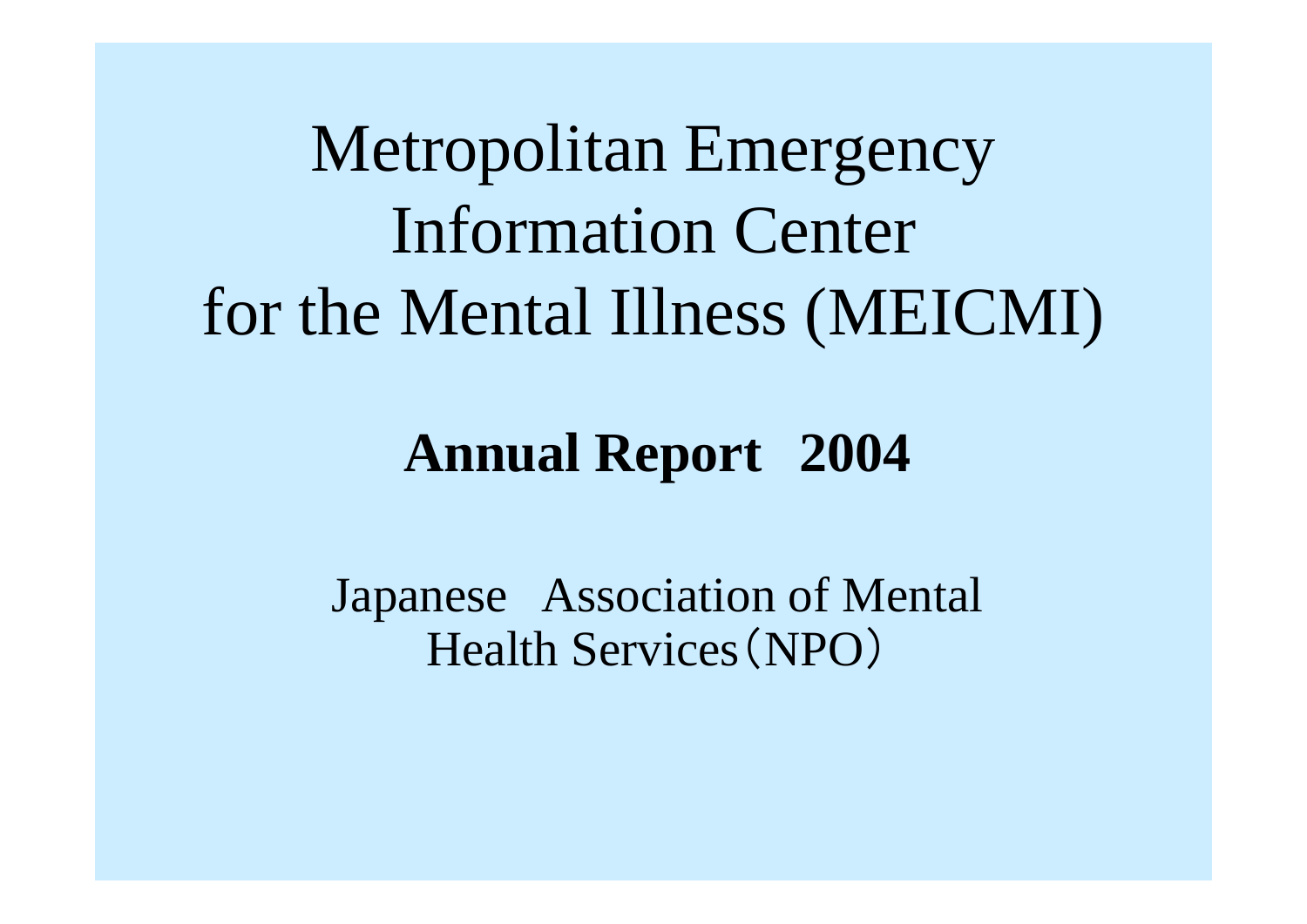# The results of 2006

|                                   | Apr | <b>May</b> | Jun                     | Jul            | <b>Aug</b>     | <b>Sep</b> | Oct            | <b>Nov</b>              | <b>Dec</b>      | Jan            | Feb            | <b>Mar</b> | <b>Total</b> |
|-----------------------------------|-----|------------|-------------------------|----------------|----------------|------------|----------------|-------------------------|-----------------|----------------|----------------|------------|--------------|
| <b>Number of phone calls</b>      | 838 | 1067       | 900                     | 985            | 845            | 1002       | 1015           | 906                     | 980             | 1000           | 816            | 973        | 11327        |
| <b>Primary emergent</b>           | 9   | 11         | $\overline{\mathbf{4}}$ | 7 <sup>1</sup> | 5 <sup>5</sup> | 4          | 9              | $\overline{\mathbf{4}}$ | 10 <sub>1</sub> | $\overline{7}$ | $5\phantom{.}$ | 9          | 84           |
|                                   |     |            |                         |                |                |            |                |                         |                 |                |                |            |              |
| Secondary emergent                | 26  | 31         | 28                      | 23             | 29             | 27         | 33             | 28                      | 30              | 19             | 39             | 28         | 341          |
| Psycho-somatically<br>complicated | 4   | 4          | $\overline{3}$          | 4              | $5\phantom{.}$ | 4          | 2 <sup>1</sup> | 2 <sup>2</sup>          |                 | $\bf{0}$       |                | ۴          | 28           |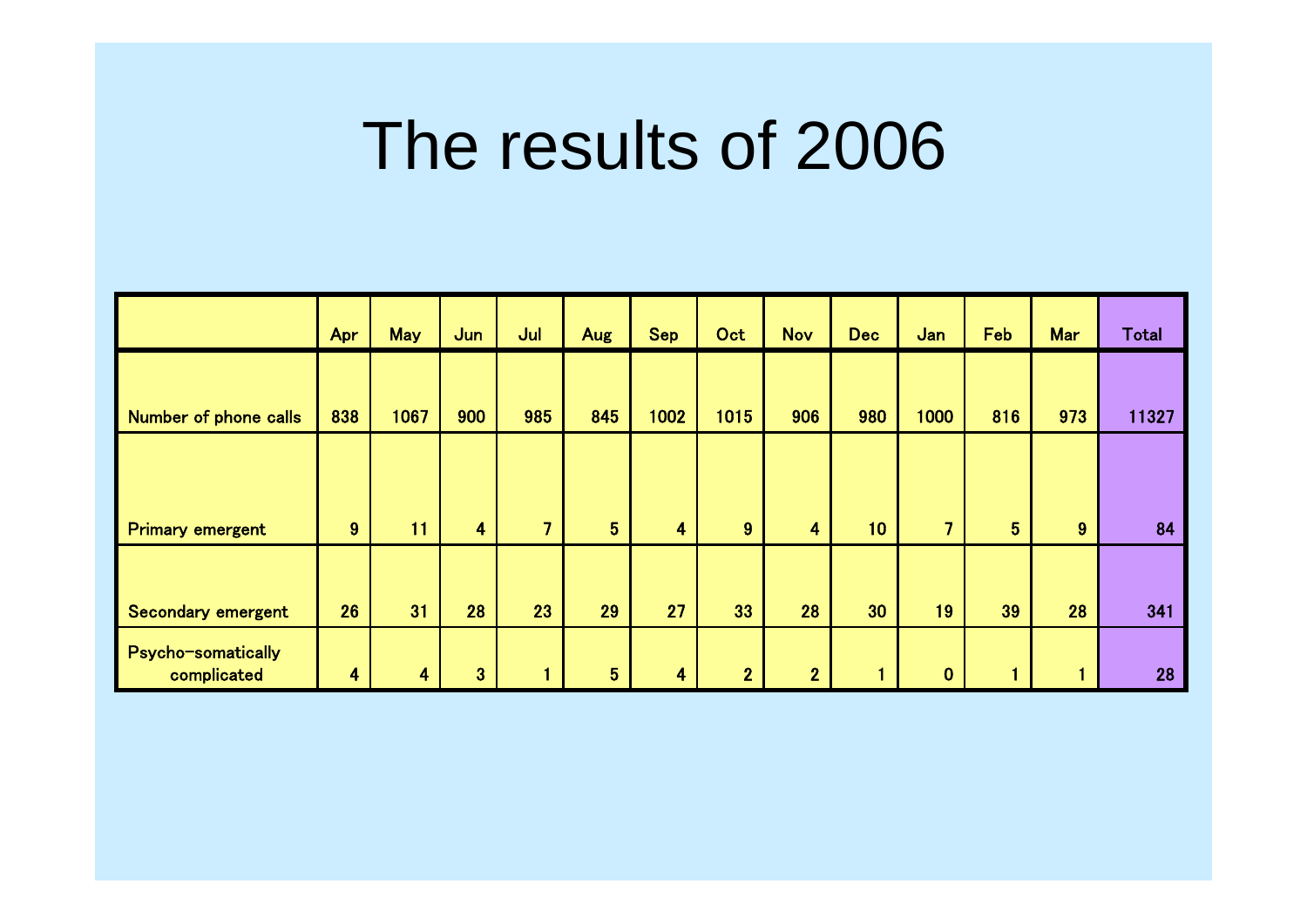#### Numerical change in phone calls

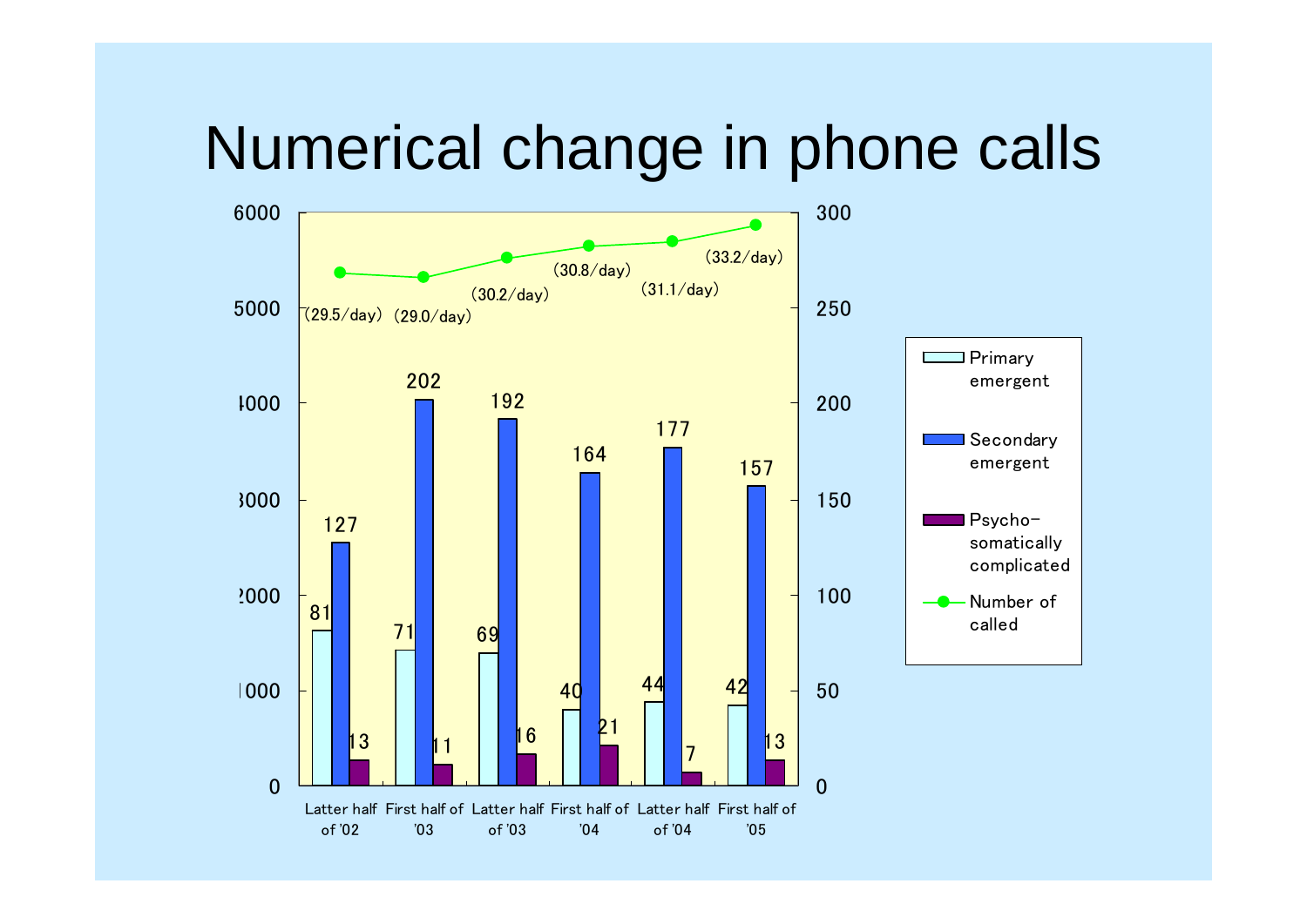#### Change in the calls according to time

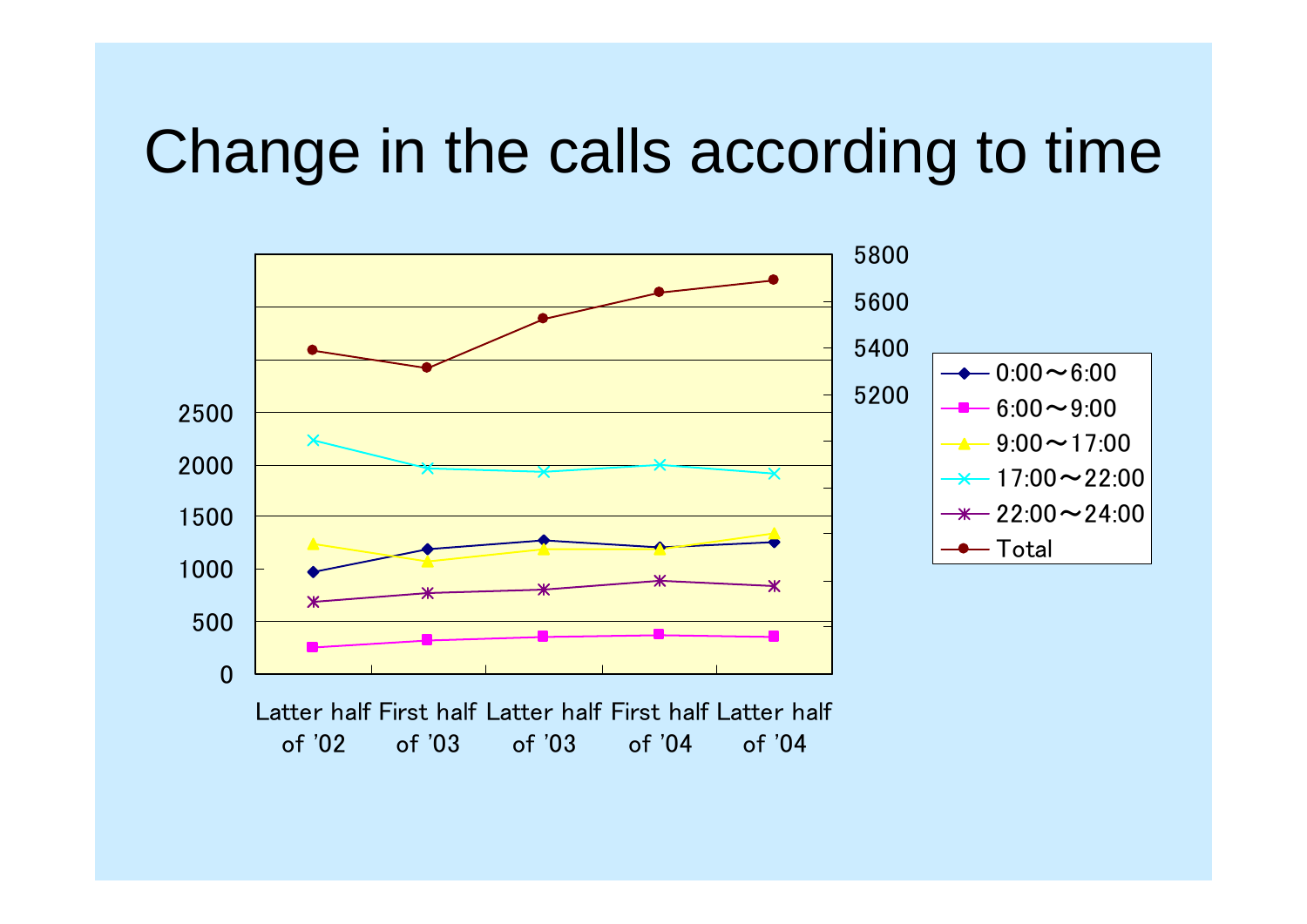# Change in Male/Female ratio

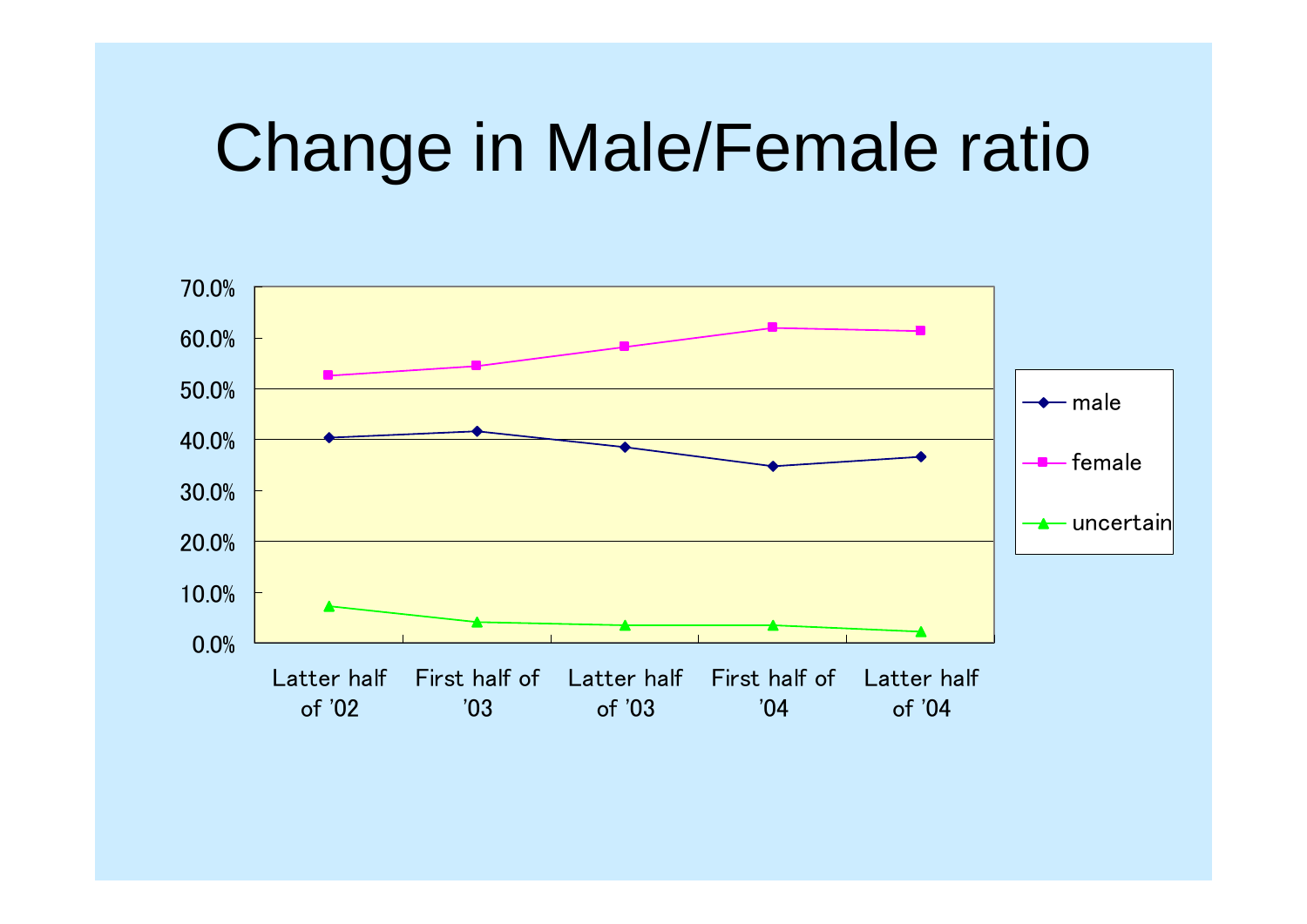#### Distribution of Age of the patients

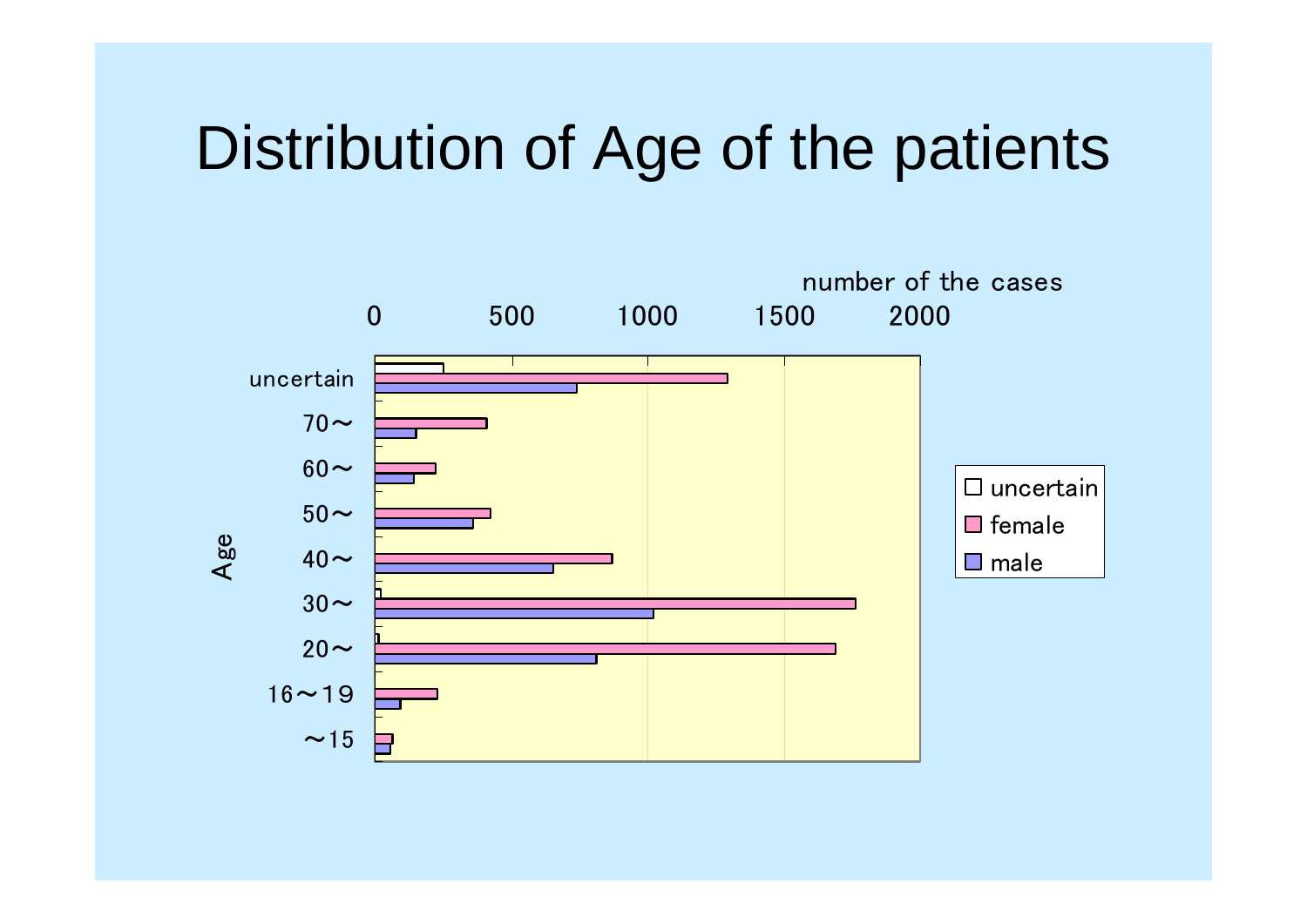## Who made the emergency call to MEICMI ?



| $\blacksquare$ He/She by him/herself                             |  |  |  |  |  |  |  |  |
|------------------------------------------------------------------|--|--|--|--|--|--|--|--|
| $\Box$ Family member who lives with the patient                  |  |  |  |  |  |  |  |  |
| $\blacksquare$ Family member who does not live with the patient  |  |  |  |  |  |  |  |  |
| $\blacksquare$ Family member uncertain about living with him/her |  |  |  |  |  |  |  |  |
| ■ Other acquaintance                                             |  |  |  |  |  |  |  |  |
| $\blacksquare$ Police                                            |  |  |  |  |  |  |  |  |
| $\Box$ Emergency staff of the Fire Department                    |  |  |  |  |  |  |  |  |
| $\Box$ Psychiatric institution (public)                          |  |  |  |  |  |  |  |  |
| $\blacksquare$ Psychiatric institution (private)                 |  |  |  |  |  |  |  |  |
| $\blacksquare$ Physical institution (general hospital & clinic)  |  |  |  |  |  |  |  |  |
| $\blacksquare$ Other public institution                          |  |  |  |  |  |  |  |  |
| $\blacksquare$ Rehabilitation facilities                         |  |  |  |  |  |  |  |  |
| $\blacksquare$ Institution for the welfare of the aged people    |  |  |  |  |  |  |  |  |
| <b>□</b> Others                                                  |  |  |  |  |  |  |  |  |
| ⊔ Uncertain                                                      |  |  |  |  |  |  |  |  |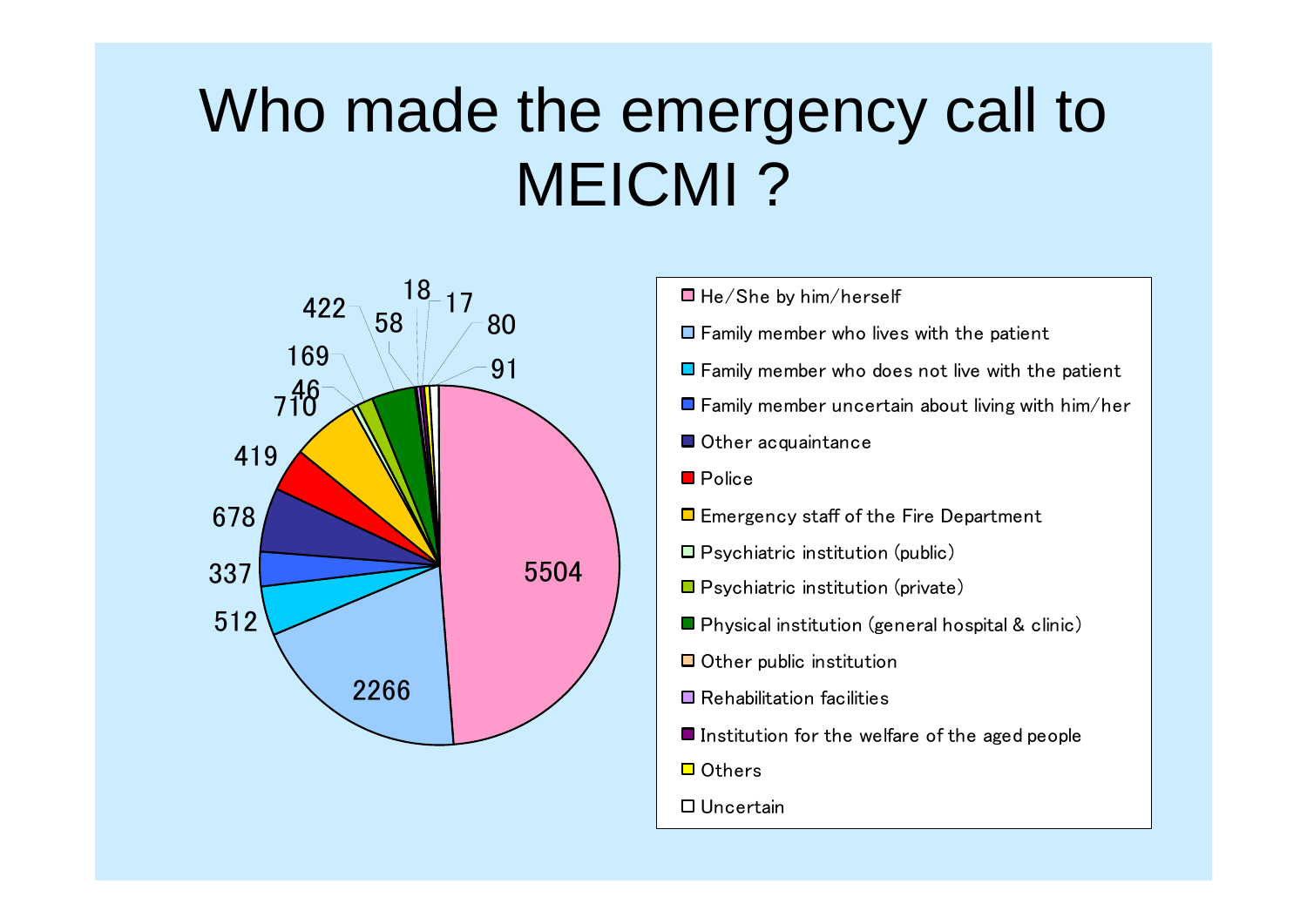# Where is the patient?



in his/her own house

 $\Box$  in his/her acquaintance house

**O** on the street

- At the police station
- $\Box$  In the ambulance car
- Admitted to the physical hospital
- Admitted to the mental hospital
- **O** Out-patient of the physical hospital or clinic
- Out-patient of the mental hospital or clinic
- **□ Others**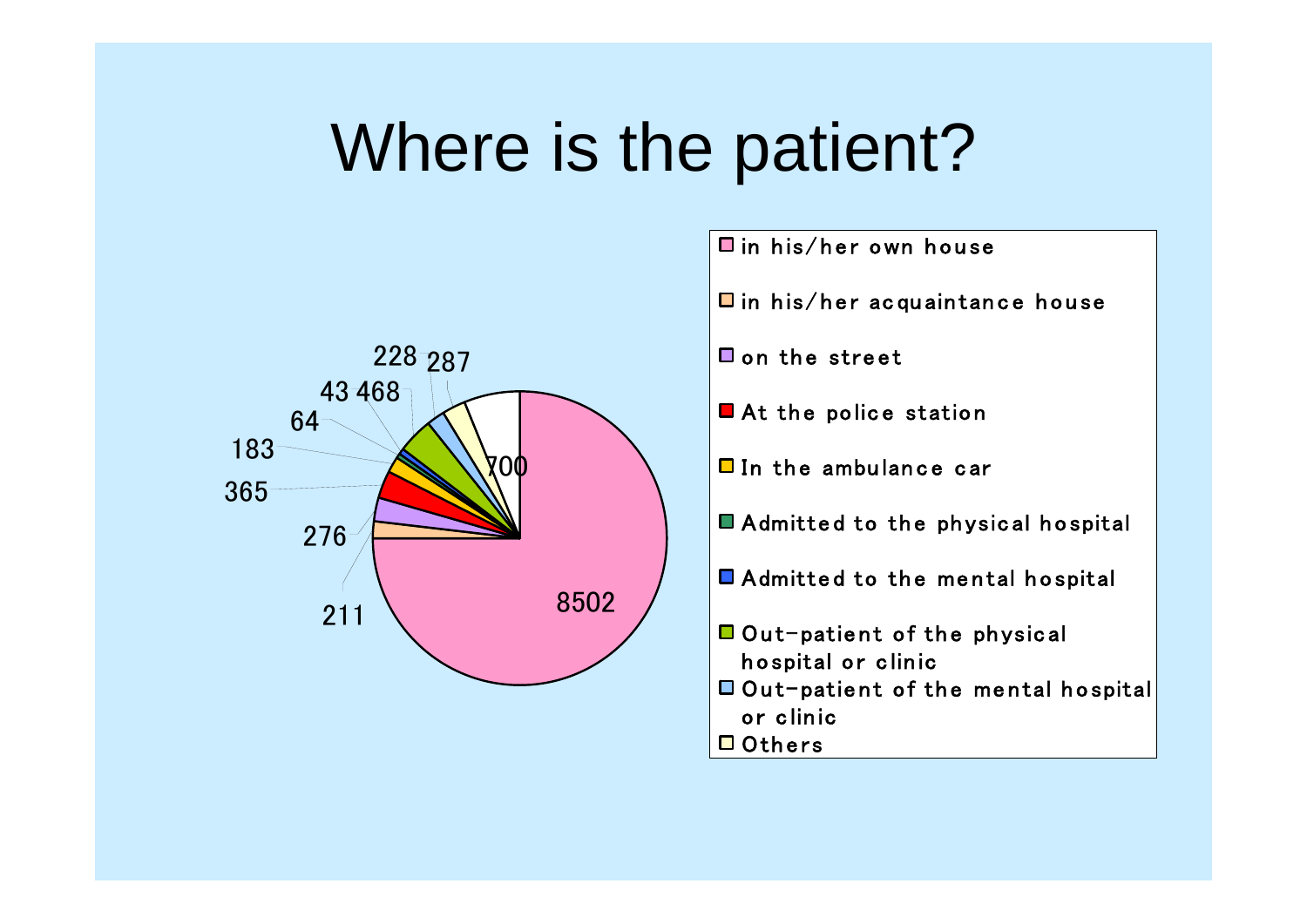## History of treatment (out-patient) for mental illness



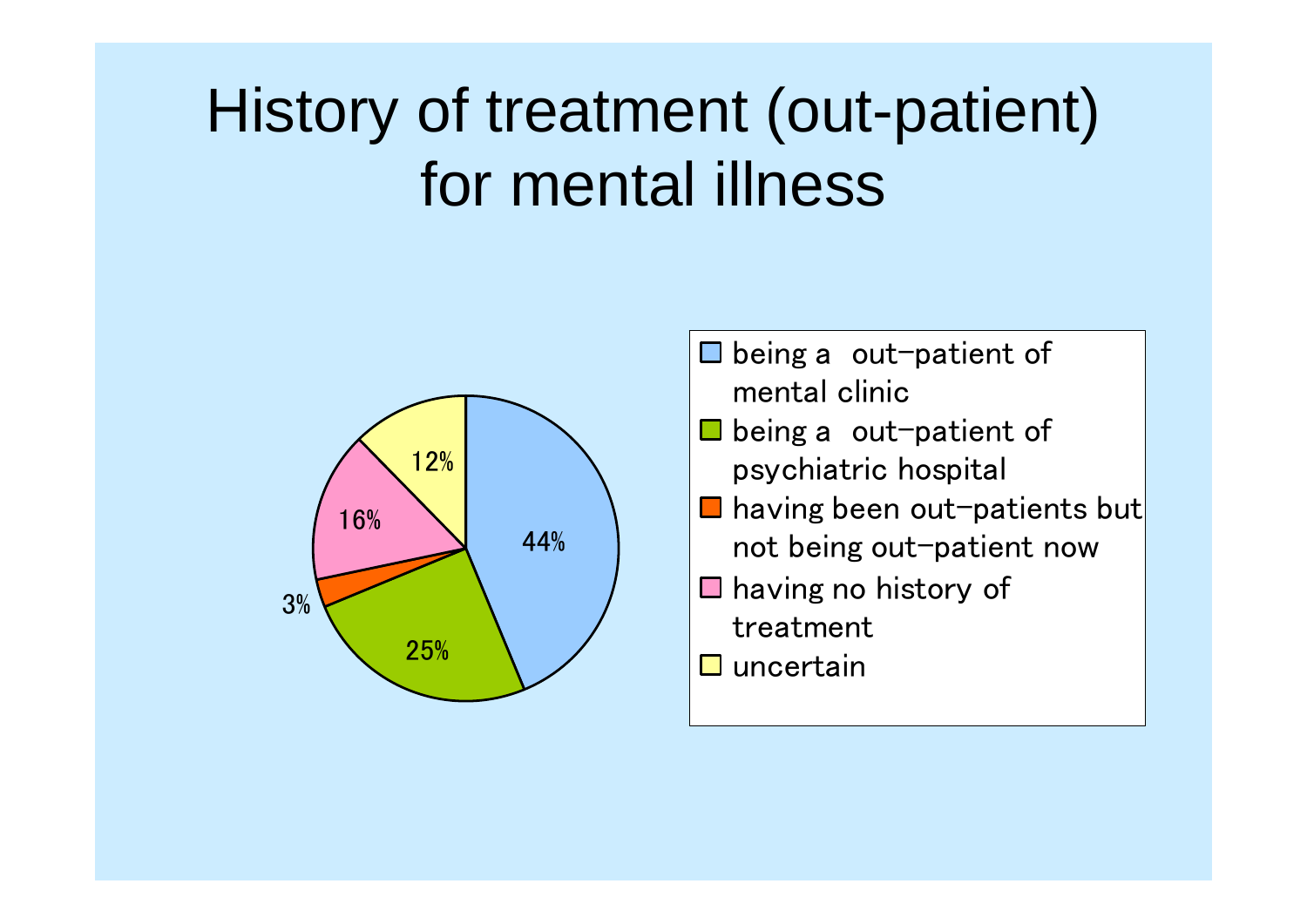## Major reason for phone call to MEICMI



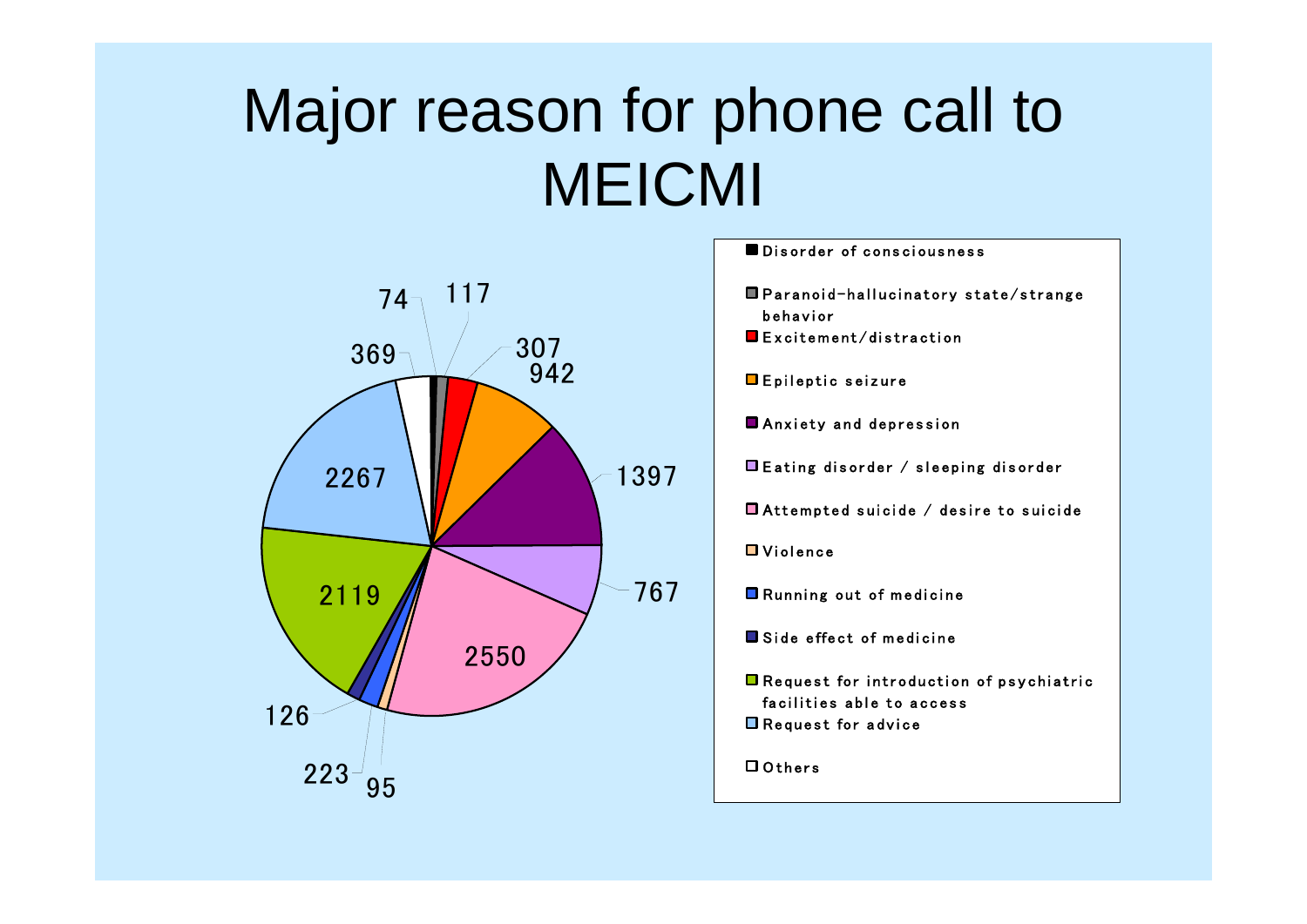#### Change in major reason for phone call to MEICMI

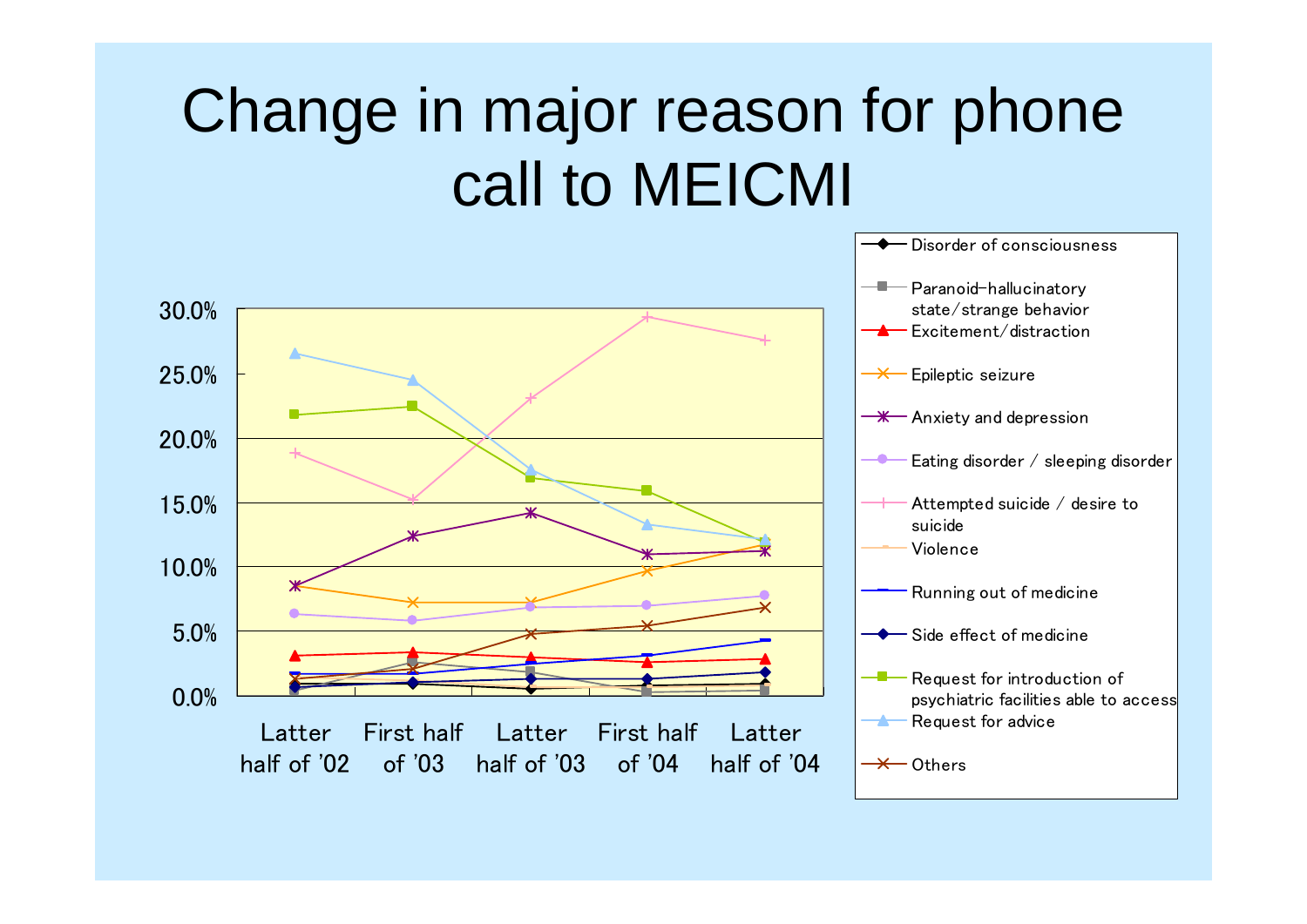# What MEICMI did for the emergency Phone Calls



- Listening and giving some advice
- $\blacksquare$  Introduction of medical facilities
- $\blacksquare$  Introduction of counseling facilities
- Advice to call police
- Advice to call fire department
- $\Box$  Advice by the triage-doctor
- $\blacksquare$  Triaged as the primary emergent case
- $\Box$  Triaged as the secondary emergent case
- $\Box$  Triaged as the psycho somatically complicated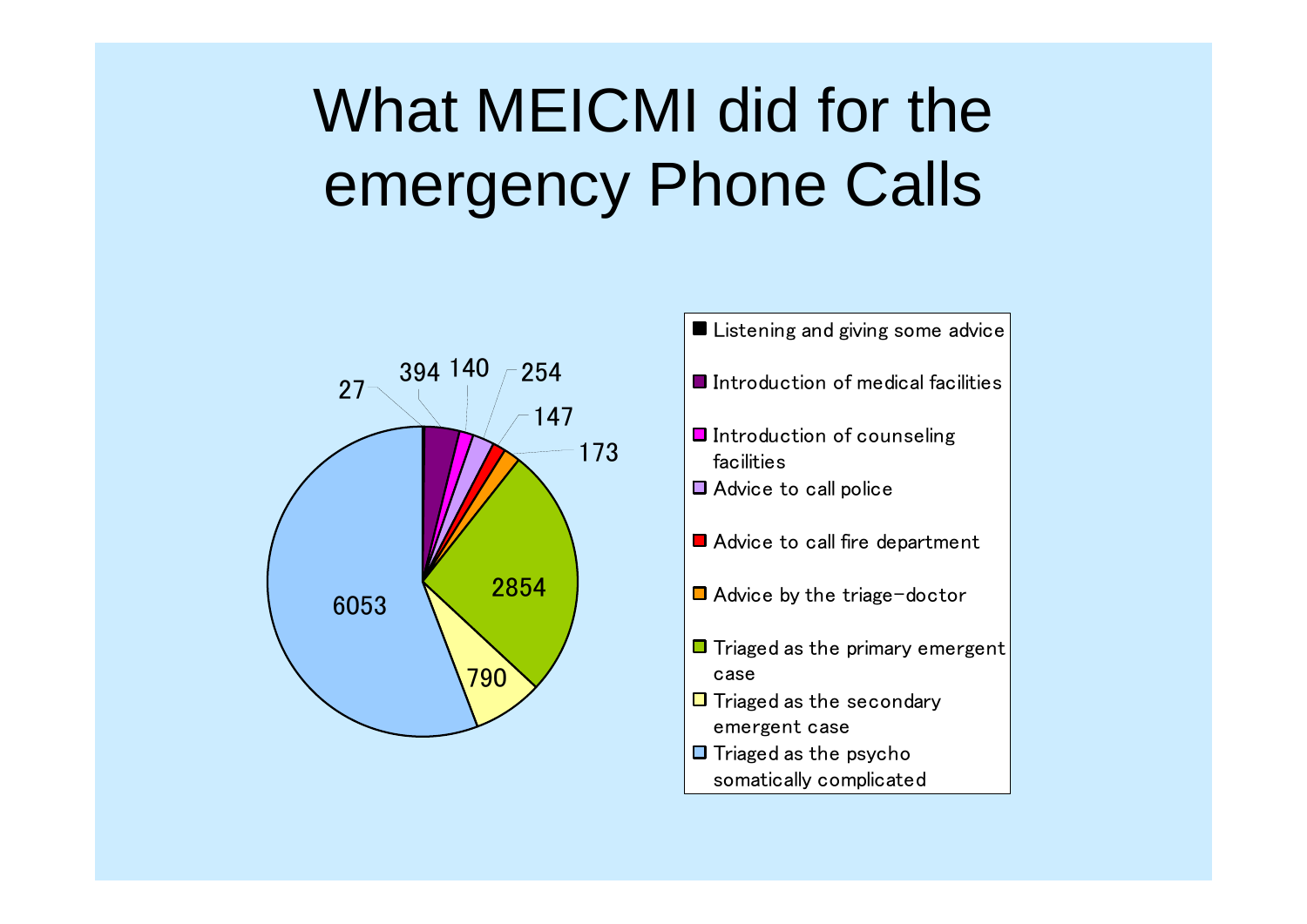## Change in what MEICMI did for the emergency Phone Calls

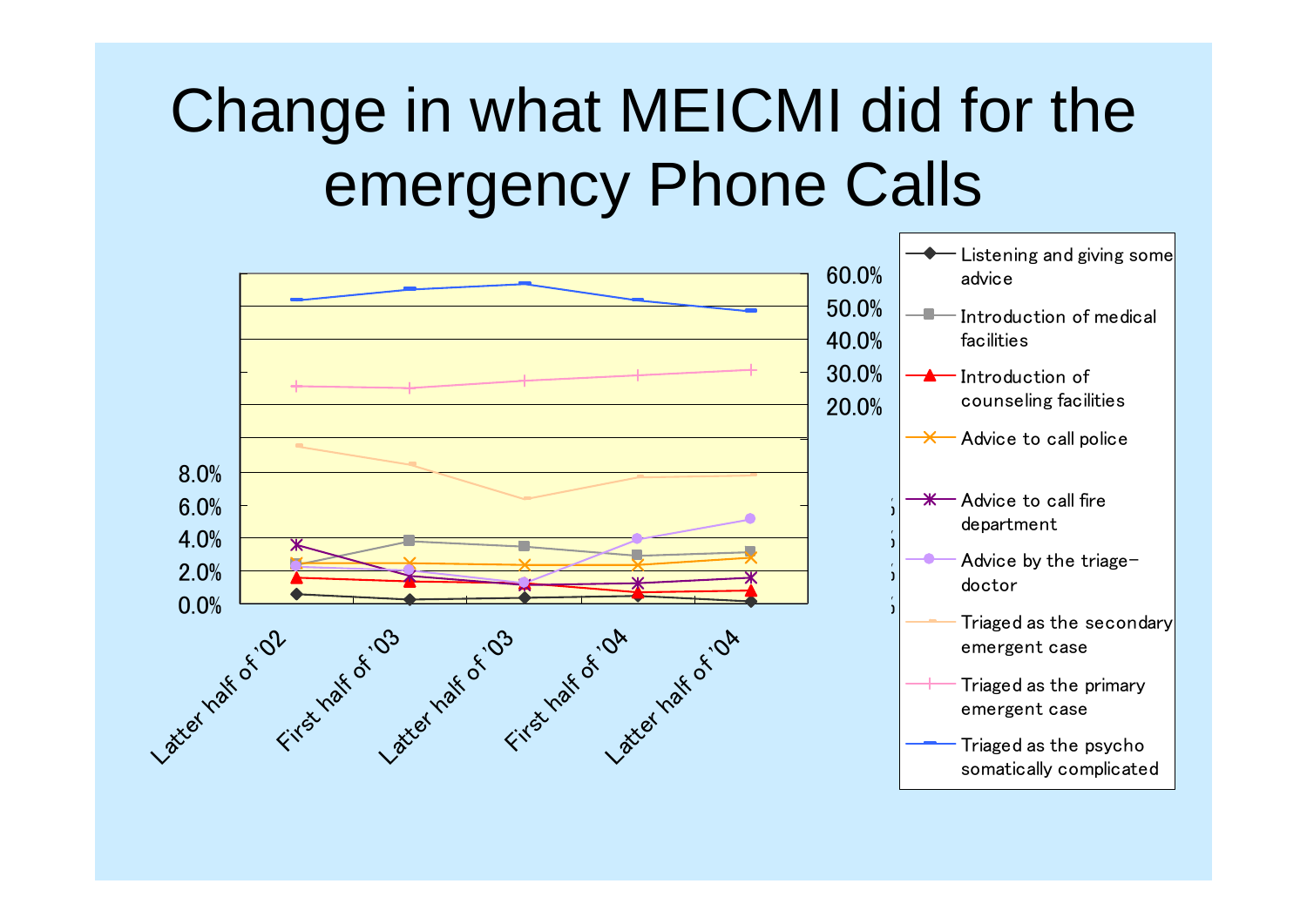What decision was made finally for the patient being triaged and brought to mental clinic, psychiatric hospital or facility for psychosomatically complicated

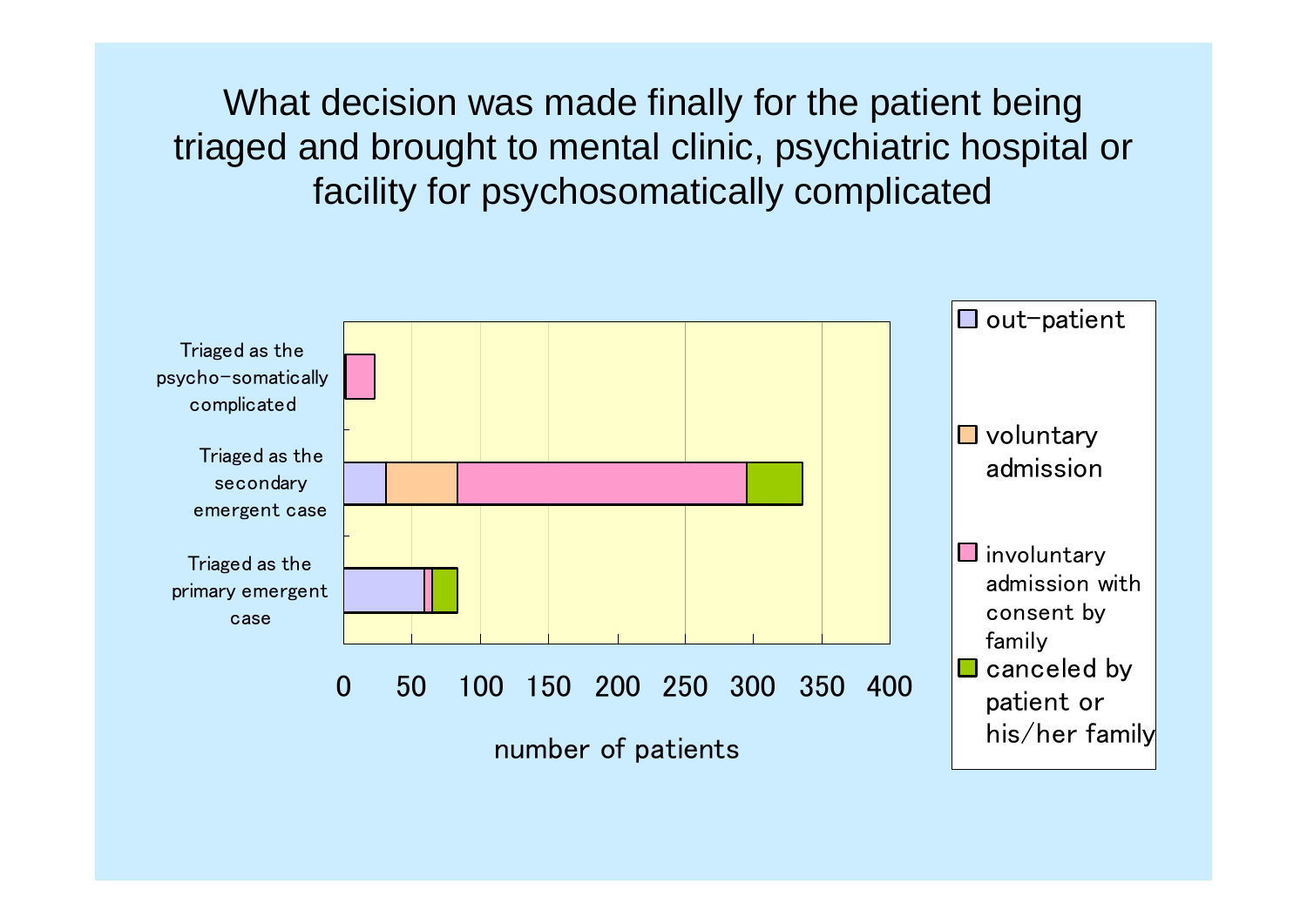Distribution of diagnoses of patients being triaged as primary emergent, secondary emergent, or psychosomatically complicated case

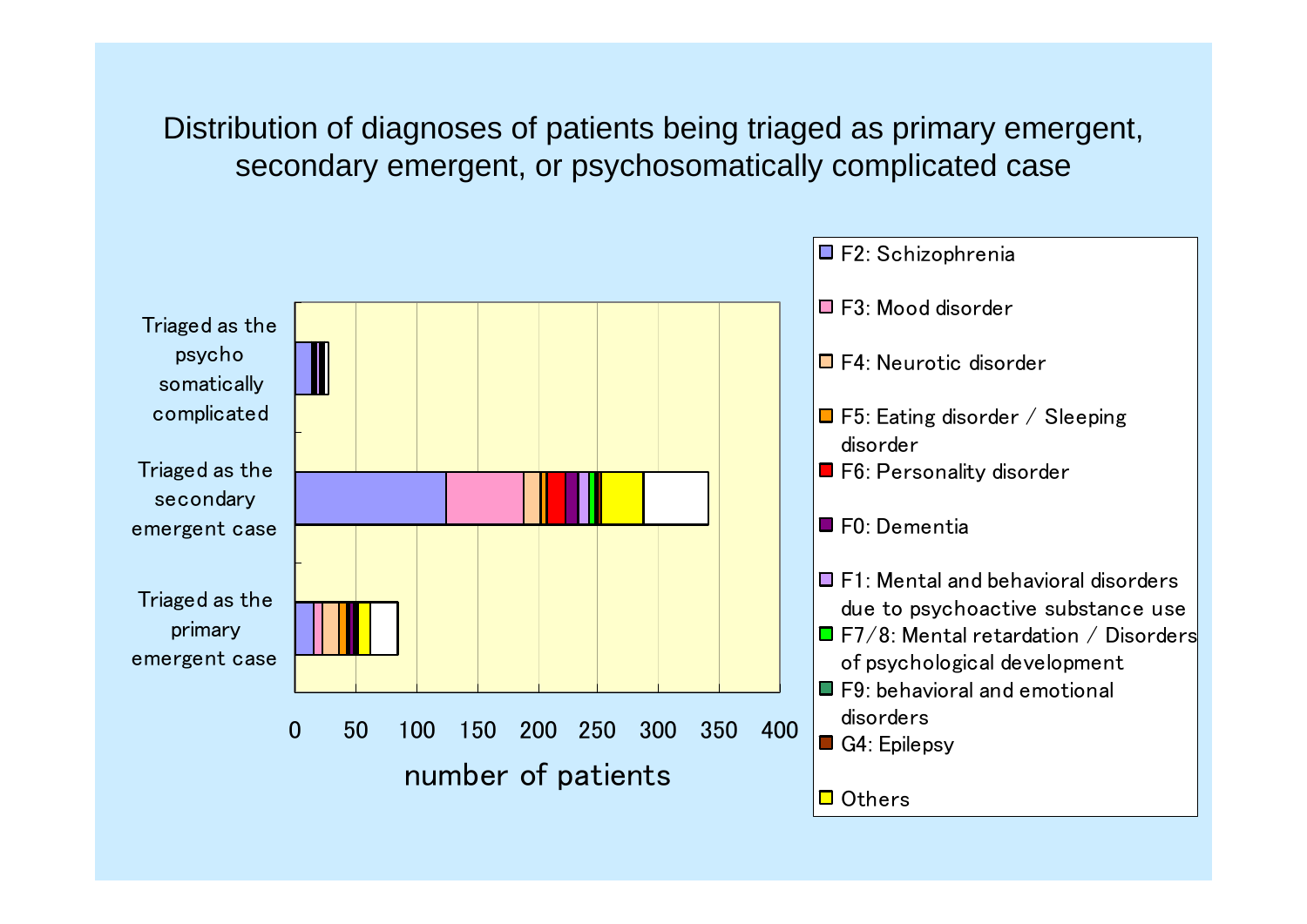# Measure of transportation

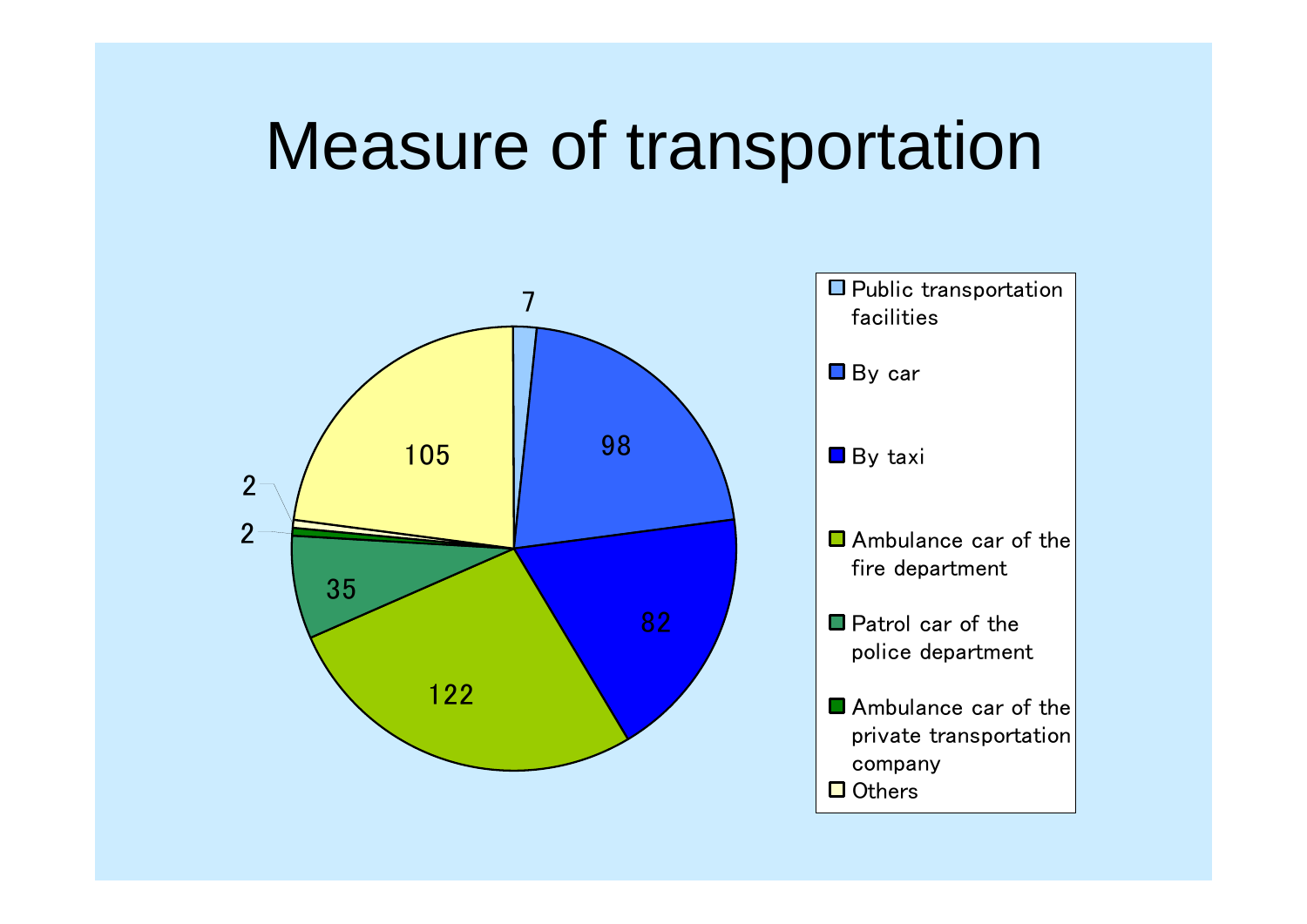## Reason of not being referred to medical facilities